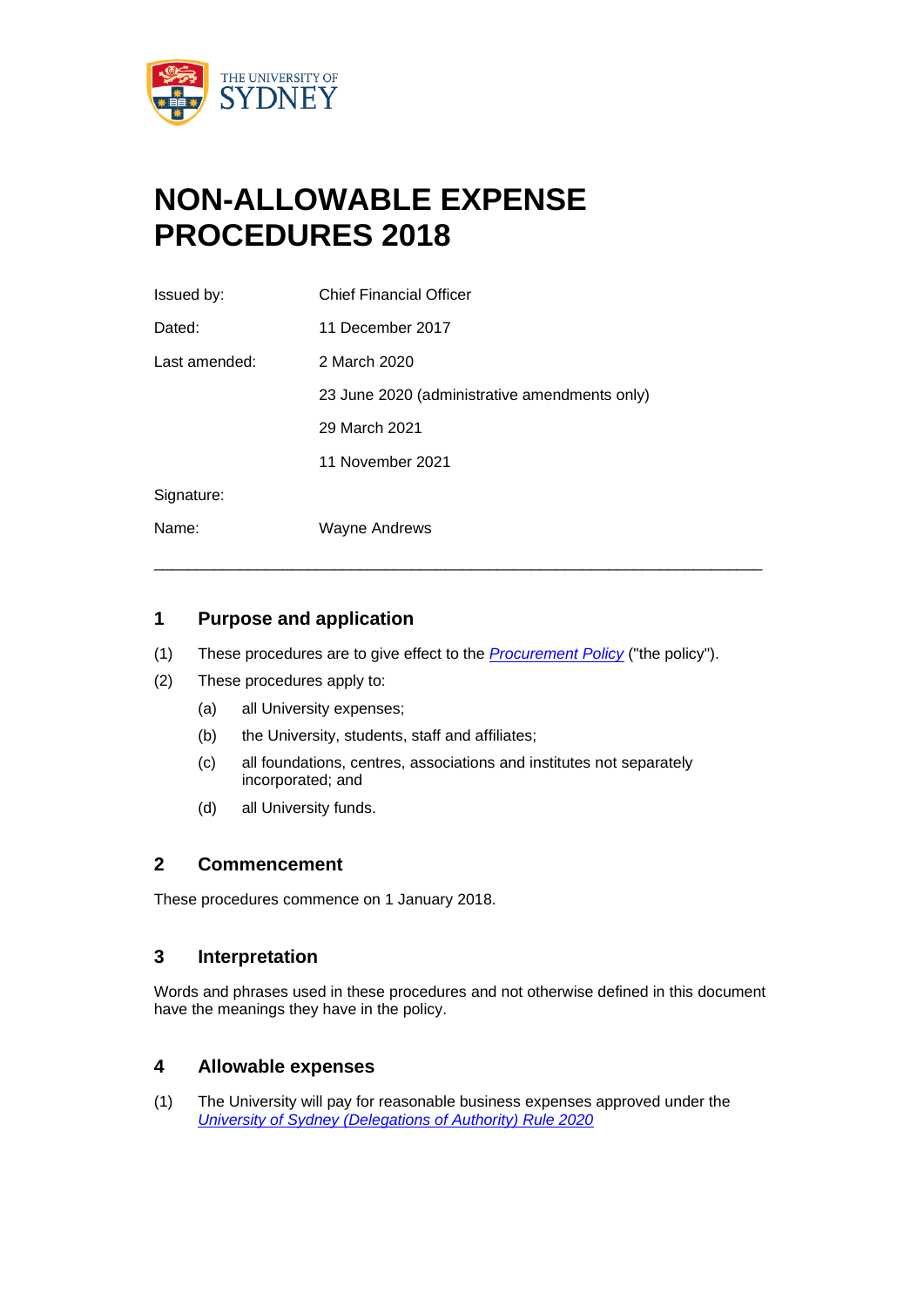

### **5 Non-allowable personal or private expenses**

- (1) Personal or private expenses will not be paid by the University.
- (2) Schedule One to these procedures:
	- (a) lists specific examples of expenses which are considered to be personal or private in nature, and which are therefore prima facie non-allowable; and
	- (b) lists permitted exceptions to items which are prima facie non-allowable.
- (3) The lists in Schedule One are not exhaustive.
	- (a) Delegates must exercise their own discretion and judgement in determining whether or not to approve any given item of expenditure, taking into consideration the particular circumstances including:
		- (i) whether there is a legitimate need to incur the expenditure;
		- (ii) contractual obligations;
		- (iii) funding source; and
		- (iv) funding availability.
	- (b) The permitted exceptions included in Schedule One are not entitlements but are examples to provide guidance about circumstances in which there may be a legitimate need to incur such expenditures.
		- **Note:** See [staff intranet FAQ](https://intranet.sydney.edu.au/services/buying-goods-and-services/expenses-corporate-cards/frequently-asked-questions.html) for information on reimbursing the University for personal or private expenses.

#### **6 Documentation**

- (1) Expense claims must be supported with original documentation necessary to:
	- (a) support claims;
	- (b) meet taxation requirements (corporate and personal); and
	- (c) meet requirements for grant reporting and audit reviews.
- (2) Images of documentation including receipts and tax invoices can be uploaded into the travel and expense management system.
	- (a) After all approvals and payments have been finalised in the travel and expense management system, the University does not require the retention of the original documentation.

### **7 Rescissions and replacements**

This document replaces the *Procurement: Non-Allowable Expense Procedures*, which commenced on 13 December 2011, which is rescinded as from the date of commencement of this document.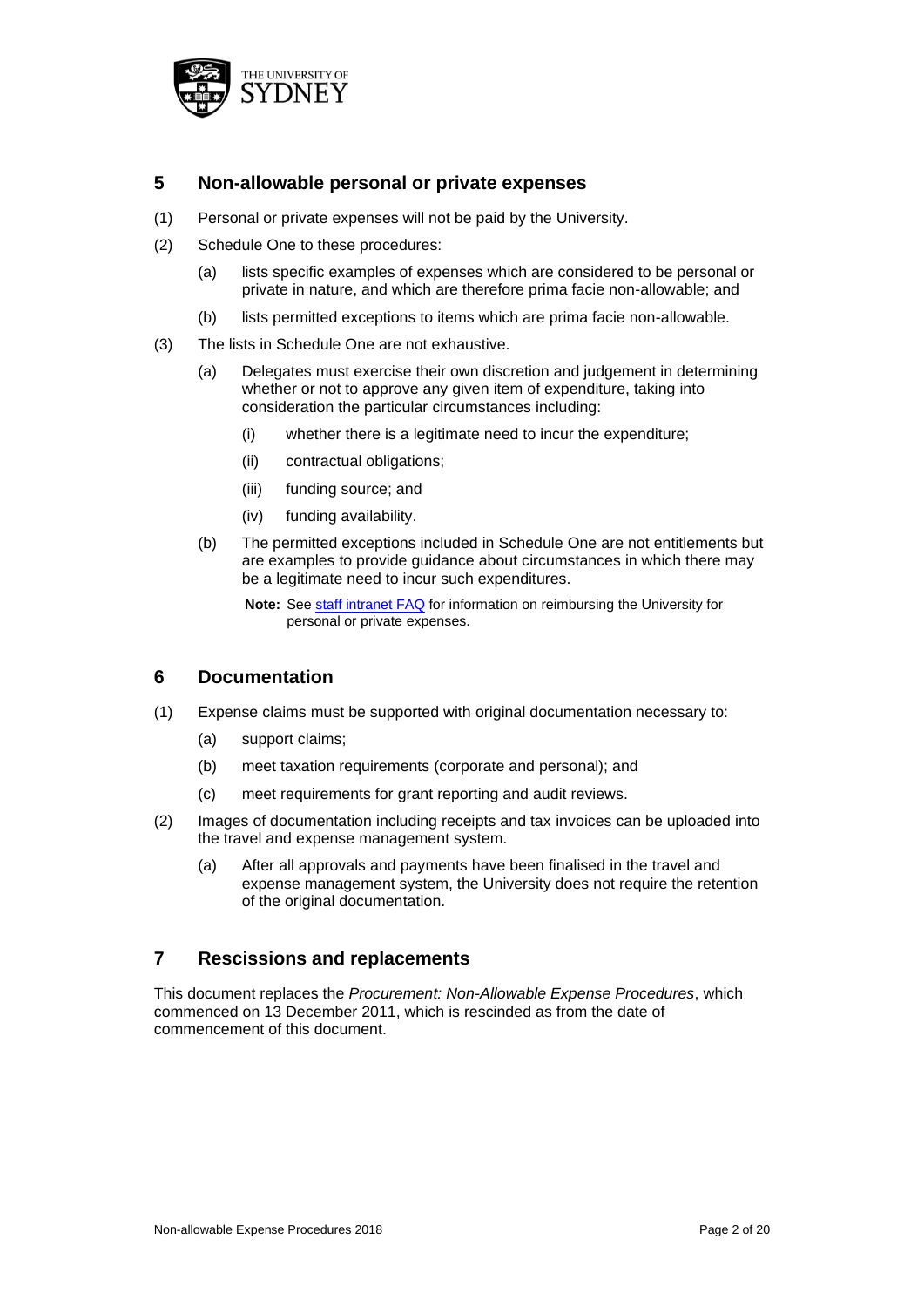

# **NOTES**

#### **Non-Allowable Expense Procedures 2018**

| Date adopted:                                                                               | 11 December 2017                                          |  |  |
|---------------------------------------------------------------------------------------------|-----------------------------------------------------------|--|--|
| Date commenced:                                                                             | 1 January 2018                                            |  |  |
| Date amended:                                                                               | 2 March 2020                                              |  |  |
|                                                                                             | 23 June 2020 (administrative amendments only)             |  |  |
|                                                                                             | 29 March 2021                                             |  |  |
|                                                                                             | 11 November 2021                                          |  |  |
| Administrator:<br>Chief Procurement Officer and Director, Financial Control and<br>Treasury |                                                           |  |  |
| Review date:                                                                                | 11 December 2022                                          |  |  |
| Rescinded documents:                                                                        |                                                           |  |  |
| Related documents:                                                                          | Procurement Policy 2019                                   |  |  |
|                                                                                             | University of Sydney (Delegations of Authority) Rule 2020 |  |  |
|                                                                                             | Travel Policy 2018                                        |  |  |
|                                                                                             | <b>Travel Procedures 2018</b>                             |  |  |
|                                                                                             | Acceptable Use of ICT Resources Policy 2019               |  |  |
|                                                                                             | Leave Policy                                              |  |  |

# **AMENDMENT HISTORY**

| <b>Provision</b> | <b>Amendment</b>                                                                                                                                                     | Commencing           |
|------------------|----------------------------------------------------------------------------------------------------------------------------------------------------------------------|----------------------|
| various          | Minor administrative and formatting amendments                                                                                                                       | 19 January 2018      |
| 5(3)(b)          | Note added                                                                                                                                                           | 10 September<br>2019 |
| Sch One:<br>1.5  | Added gifts on the birth or adoption of a child, with a<br>limit of \$110 (GST inclusive)                                                                            | 10 September<br>2019 |
| Sch One;<br>1.11 | Clarification that subscriptions allowable exceptions<br>included the two position-relevant annual<br>subscriptions in addition to research purpose<br>subscriptions | 10 September<br>2019 |
| Sch One;<br>3.11 | Delete visa and work permit fees permitted                                                                                                                           | 10 September<br>2019 |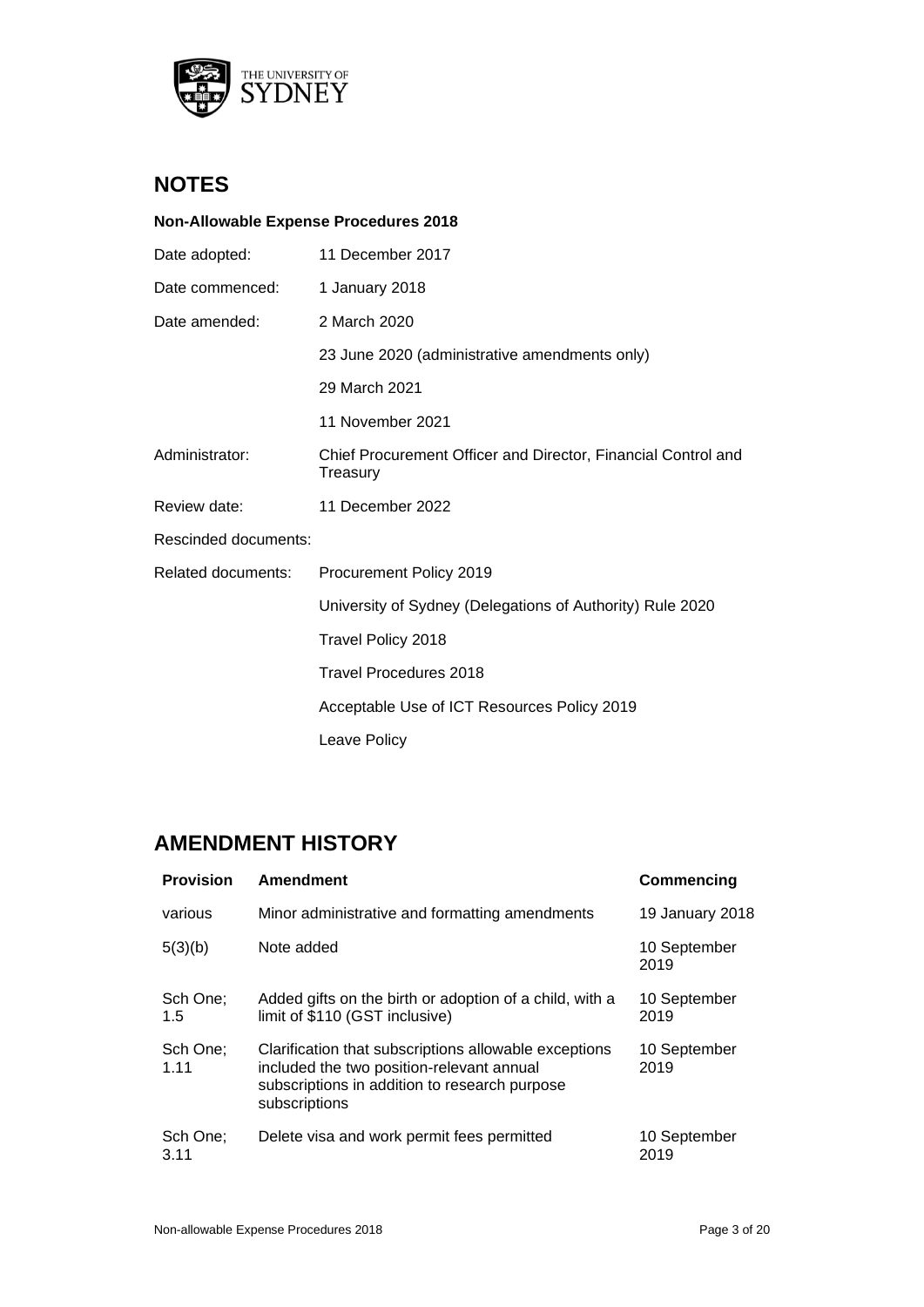

| Sch One;<br>1.2                   | Clarification added that donations to any charity,<br>public benefit organisation or humanitarian cause is<br>a personal expense                                                                                                                                           | 2 March 2020        |
|-----------------------------------|----------------------------------------------------------------------------------------------------------------------------------------------------------------------------------------------------------------------------------------------------------------------------|---------------------|
| Sch One;<br>1.6.1                 | Added in relation to honorarium in excess of \$1,000                                                                                                                                                                                                                       | 2 March 2020        |
| Sch One;<br>3.2.1                 | Added that travel related carbon emissions costs<br>and carbon offset costs are a personal expense                                                                                                                                                                         | 2 March 2020        |
| Sch One;<br>1.5, 1.6,<br>2.3, 2.5 | Administration amendment for delegation change                                                                                                                                                                                                                             | 23 June 2020        |
| Sch One;<br>1.6                   | Value of gifts for staff leaving the University changed<br>to align with FBT.                                                                                                                                                                                              | 29 March 2021       |
|                                   | Additional information added under<br>policy/procedures in relation to issuing non-cash gift<br>cards; competition awards or prizes; prizes; incentive<br>payments for research purposes; student prizes<br>under gifts for donors and guest speakers and staff<br>rewards |                     |
| Sch One;<br>3.17                  | COVID tests added as an allowable travel expense.                                                                                                                                                                                                                          | 11 November<br>2021 |
|                                   | Administrative amendment for link                                                                                                                                                                                                                                          |                     |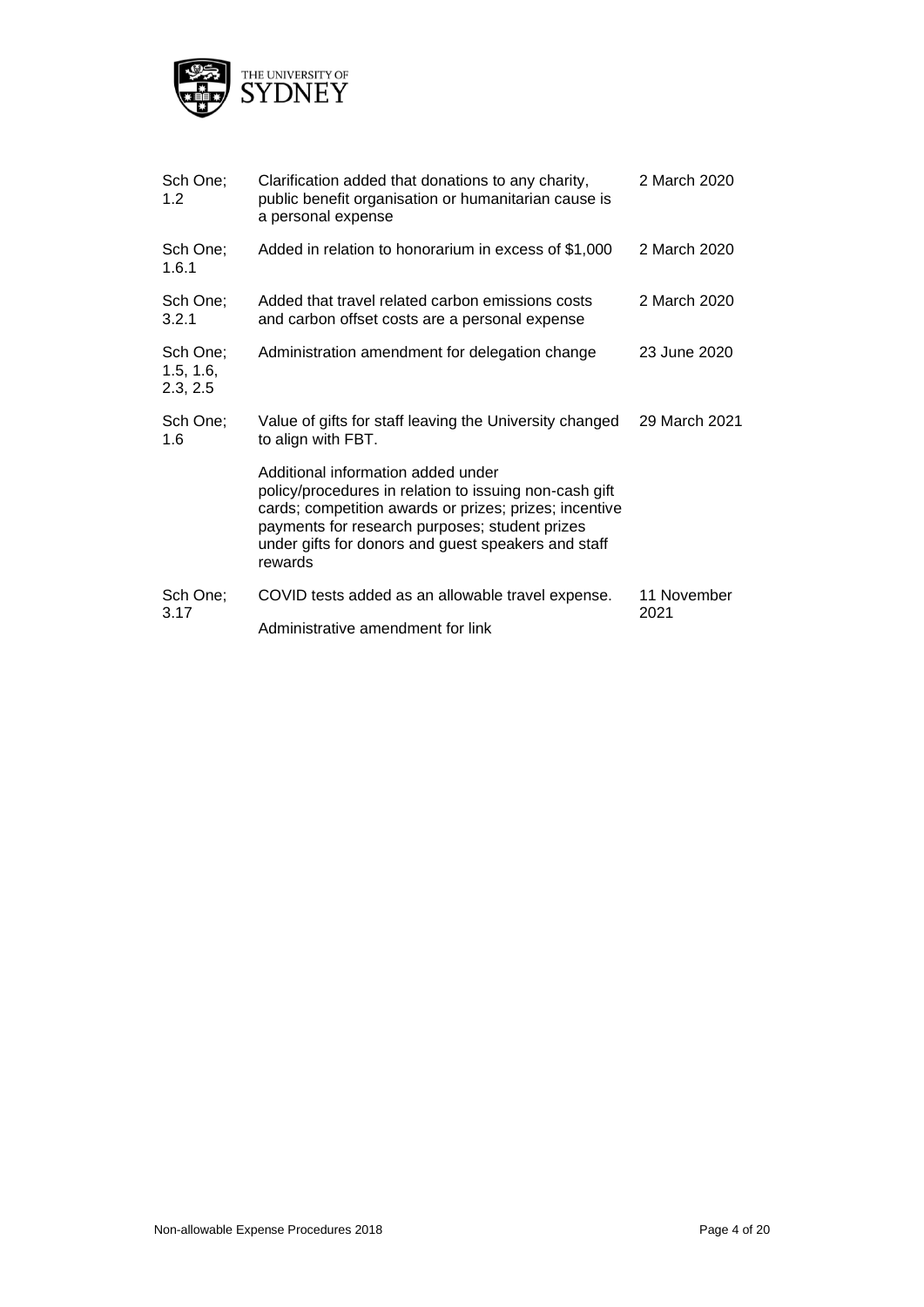

# **SCHEDULE ONE: Specific non-allowable expenses**

| Ref | <b>Expense category</b> | Non-allowable expense                                                                                                                                                            | <b>Rationale</b>                                                                                                                                  | <b>Allowable exceptions</b>                                                                                | <b>Policy/ Procedures</b><br>reference                                       |
|-----|-------------------------|----------------------------------------------------------------------------------------------------------------------------------------------------------------------------------|---------------------------------------------------------------------------------------------------------------------------------------------------|------------------------------------------------------------------------------------------------------------|------------------------------------------------------------------------------|
| 1.1 | Benefits and gifts      | <b>Child minding</b>                                                                                                                                                             | Personal expense                                                                                                                                  | • Employment contract<br>provision.<br>• University approved policy or<br>procedure.<br>FBT is applicable. |                                                                              |
| 1.2 | Benefits and gifts      | Donations, including<br>• political donations as<br>defined in the Code of<br>Conduct,<br>• donations to any<br>charity, public benefit<br>organisation or<br>humanitarian cause | Personal expense                                                                                                                                  |                                                                                                            | Code of Conduct-<br><b>Staff and Affiliates</b> , for<br>political donations |
| 1.3 | Benefits and gifts      | <b>Equipment</b> for the<br>private use of an<br>individual                                                                                                                      | Any equipment purchased by<br>the University remains the<br>property of the University<br>even if it is located at the<br>home of the individual. |                                                                                                            |                                                                              |
| 1.4 | Benefits and gifts      | Fines, including:<br>• Traffic and parking<br>infringements<br>• Speed and red light<br>camera violations<br>• Tow away charges<br>• Library fines                               | Personal expense for any fine<br>for the breach of any rule or<br>regulation.                                                                     |                                                                                                            |                                                                              |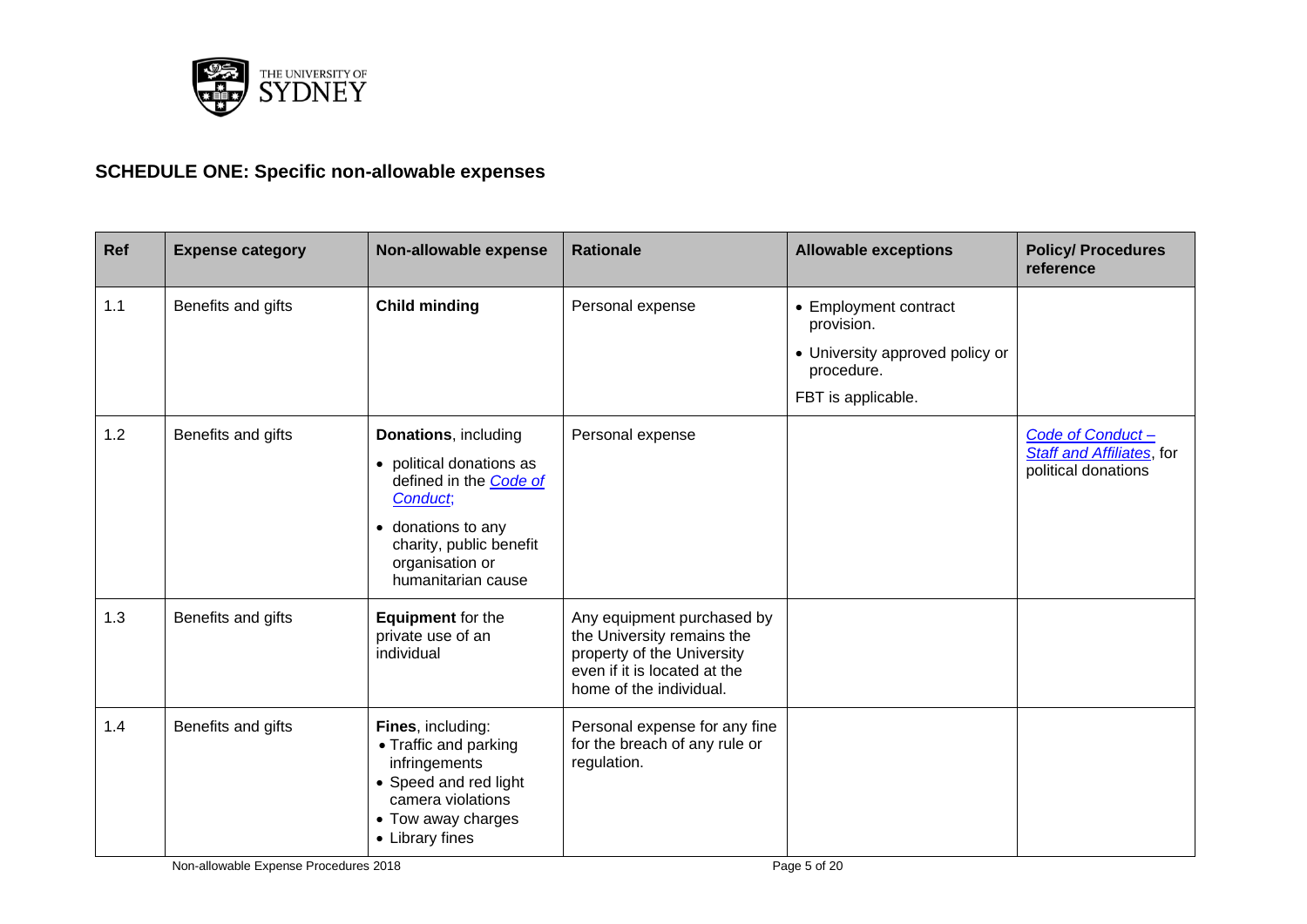

| Ref | <b>Expense category</b> | Non-allowable expense | <b>Rationale</b> | <b>Allowable exceptions</b>                                                                                                                                              | <b>Policy/ Procedures</b><br>reference |
|-----|-------------------------|-----------------------|------------------|--------------------------------------------------------------------------------------------------------------------------------------------------------------------------|----------------------------------------|
| 1.5 | Benefits and gifts      | <b>Flowers</b>        | Personal expense | • Flowers for official functions,<br>ceremonies, exhibitions.                                                                                                            |                                        |
|     |                         |                       |                  | • Flowers or gifts offering<br>congratulations on behalf of<br>the University on the birth or<br>adoption of a child, with a limit<br>of \$100 (exclusive of GST).       |                                        |
|     |                         |                       |                  | • Flowers sent offering<br>condolences on behalf of the<br>University, for hospitalisation,<br>serious illness or death, with a<br>limit of \$100 (exclusive of<br>GST). |                                        |
|     |                         |                       |                  | • Flowers for donors and guest<br>speakers on behalf of the<br>University, with a limit of \$250<br>(exclusive of GST).                                                  |                                        |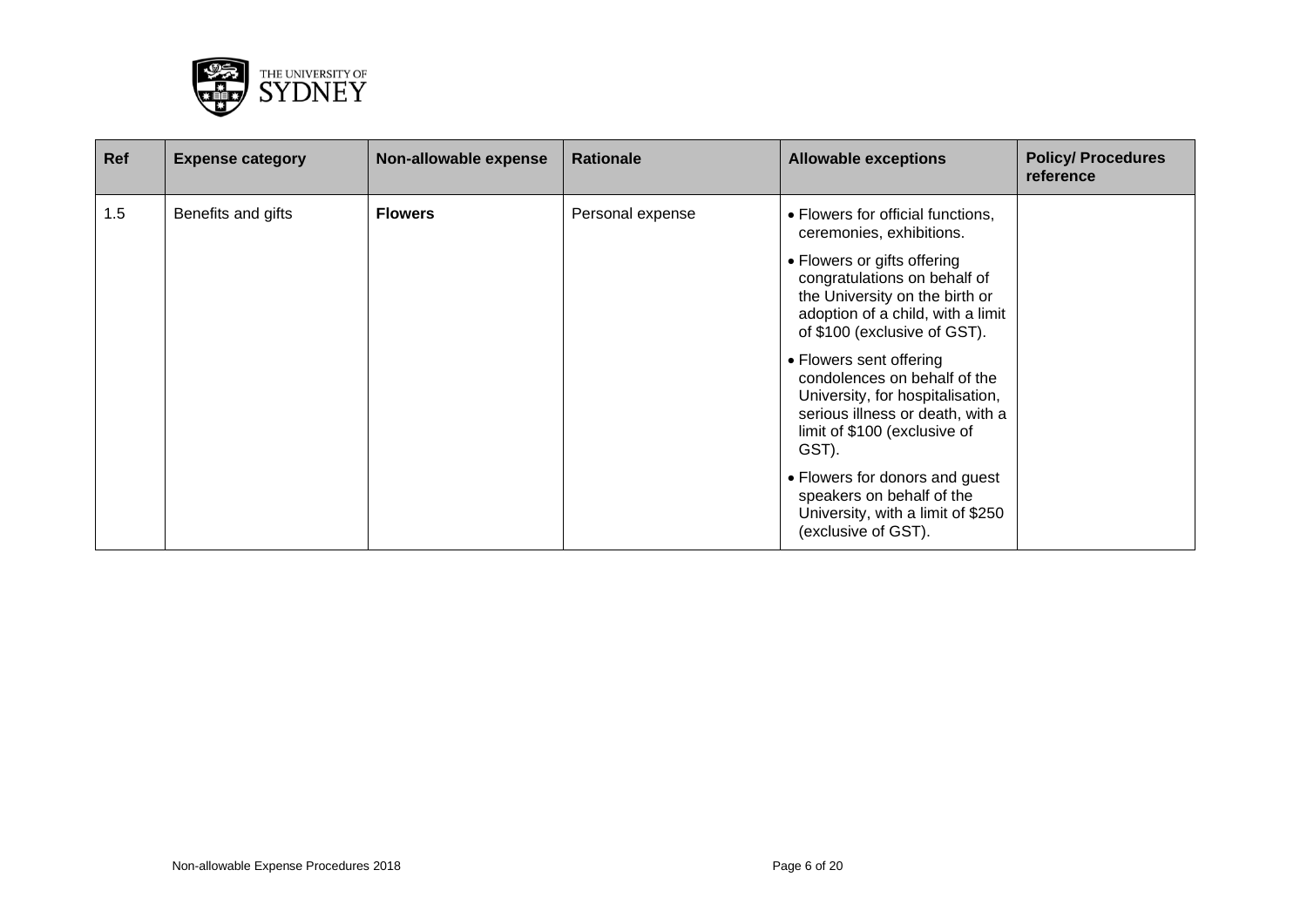

| Ref | <b>Expense category</b> | Non-allowable expense    | <b>Rationale</b> | <b>Allowable exceptions</b>                                                                                                                                                                                                                                                                                                                                                                                                                                                                                                                                                                                                    | <b>Policy/ Procedures</b><br>reference |
|-----|-------------------------|--------------------------|------------------|--------------------------------------------------------------------------------------------------------------------------------------------------------------------------------------------------------------------------------------------------------------------------------------------------------------------------------------------------------------------------------------------------------------------------------------------------------------------------------------------------------------------------------------------------------------------------------------------------------------------------------|----------------------------------------|
| 1.6 | Benefits and gifts      | <b>Gifts and rewards</b> | Personal expense | • Gifts and rewards given on<br>behalf of the University, with a<br>limit of \$50 (exclusive of<br>GST).<br>• Gifts for staff leaving the<br>University, with a limit of:<br>- \$150 (exclusive of GST) for<br>6 to 10 years of service,<br>- \$250 (exclusive of GST) for<br>10 to 15 years of service,<br>- \$500 (exclusive of GST) for<br>16 to 20 years, or<br>- \$700 (exclusive of GST) for<br>20 or over years of service.<br>Note: Even though FBT is<br>generally applicable on gifts<br>to staff of \$300 (inclusive of<br>GST) or over, FBT does not<br>apply to the above allowable<br>exceptions.<br>continued / |                                        |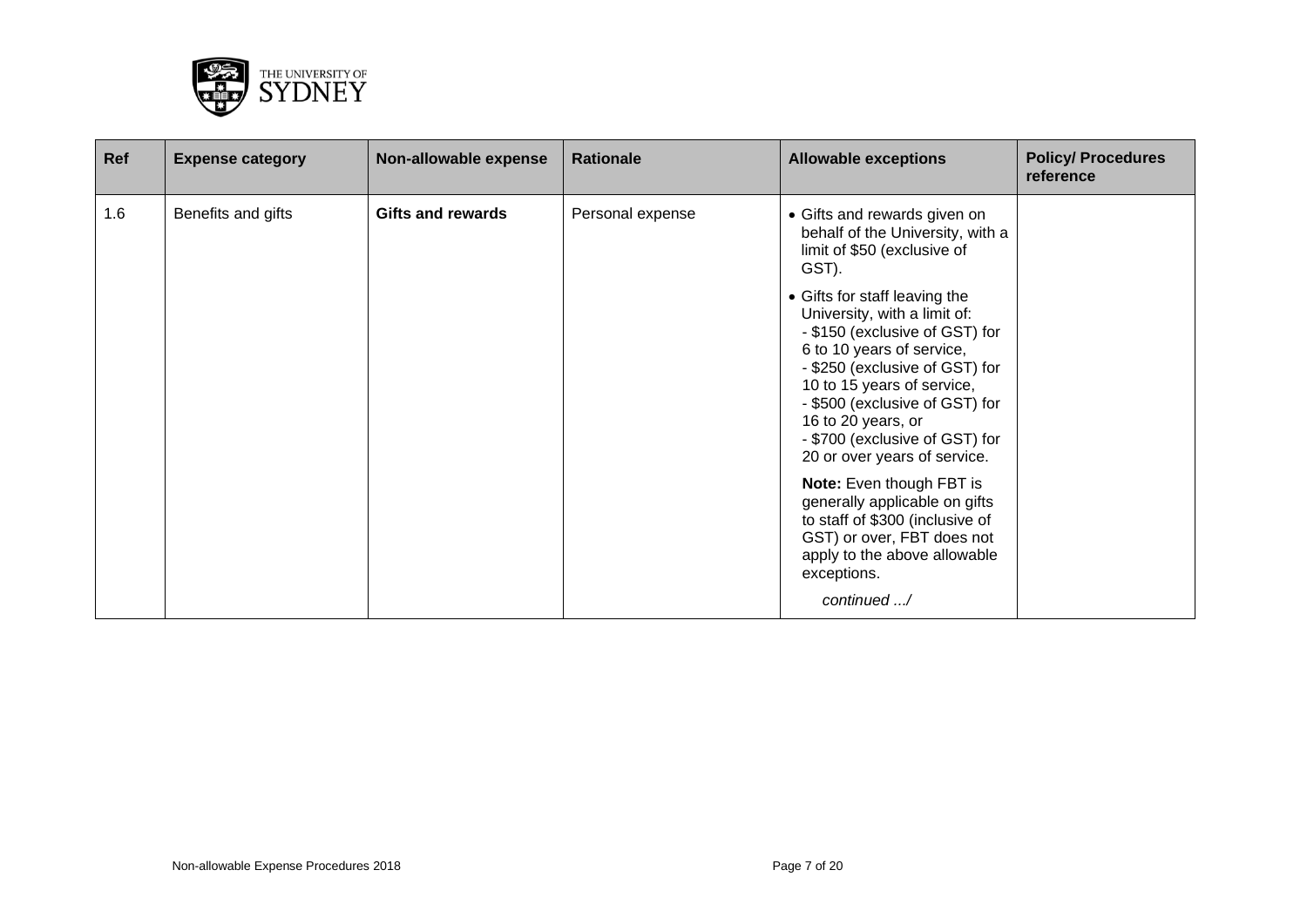

| Ref | <b>Expense category</b> | Non-allowable expense    | <b>Rationale</b> | <b>Allowable exceptions</b>                                                                                                                                                                                                                                                                                                                                                                                                                                                                                                                                                             | <b>Policy/ Procedures</b><br>reference                                                                                                                                                                                                                                                                                                                                                                                      |
|-----|-------------------------|--------------------------|------------------|-----------------------------------------------------------------------------------------------------------------------------------------------------------------------------------------------------------------------------------------------------------------------------------------------------------------------------------------------------------------------------------------------------------------------------------------------------------------------------------------------------------------------------------------------------------------------------------------|-----------------------------------------------------------------------------------------------------------------------------------------------------------------------------------------------------------------------------------------------------------------------------------------------------------------------------------------------------------------------------------------------------------------------------|
| 1.6 | Benefits and gifts      | <b>Gifts and rewards</b> | Personal expense | continued<br>• Gifts for donors and guest<br>speakers (non-staff) on behalf<br>of the University, with a limit<br>of \$250 (exclusive of GST).<br>Gifts for donors over \$250<br>and up to \$1K must be<br>approved in writing by the<br>Vice-Principal (Advancement)<br>and gifts for donors over \$1K<br>must be approved in writing<br>by the Vice-Chancellor.<br>• Staff rewards, including<br>alcohol, to show appreciation<br>for an individual's<br>achievement and particularly<br>noteworthy effort, with a limit<br>of \$250 (exclusive of GST)<br>per staff member per year. | • Non-cash gift cards<br>can be purchased by<br>corporate card and<br>acquitted in the<br>travel and expense<br>management<br>system.<br>• Competition awards<br>or prizes are not<br>generally gifts.<br>• Incentive payments<br>for research<br>purposes are not<br>generally gifts.<br>• Student prizes are<br>allowable under the<br><b>Scholarships and</b><br><b>Student Recognition</b><br><b>Awards Policy 2016</b> |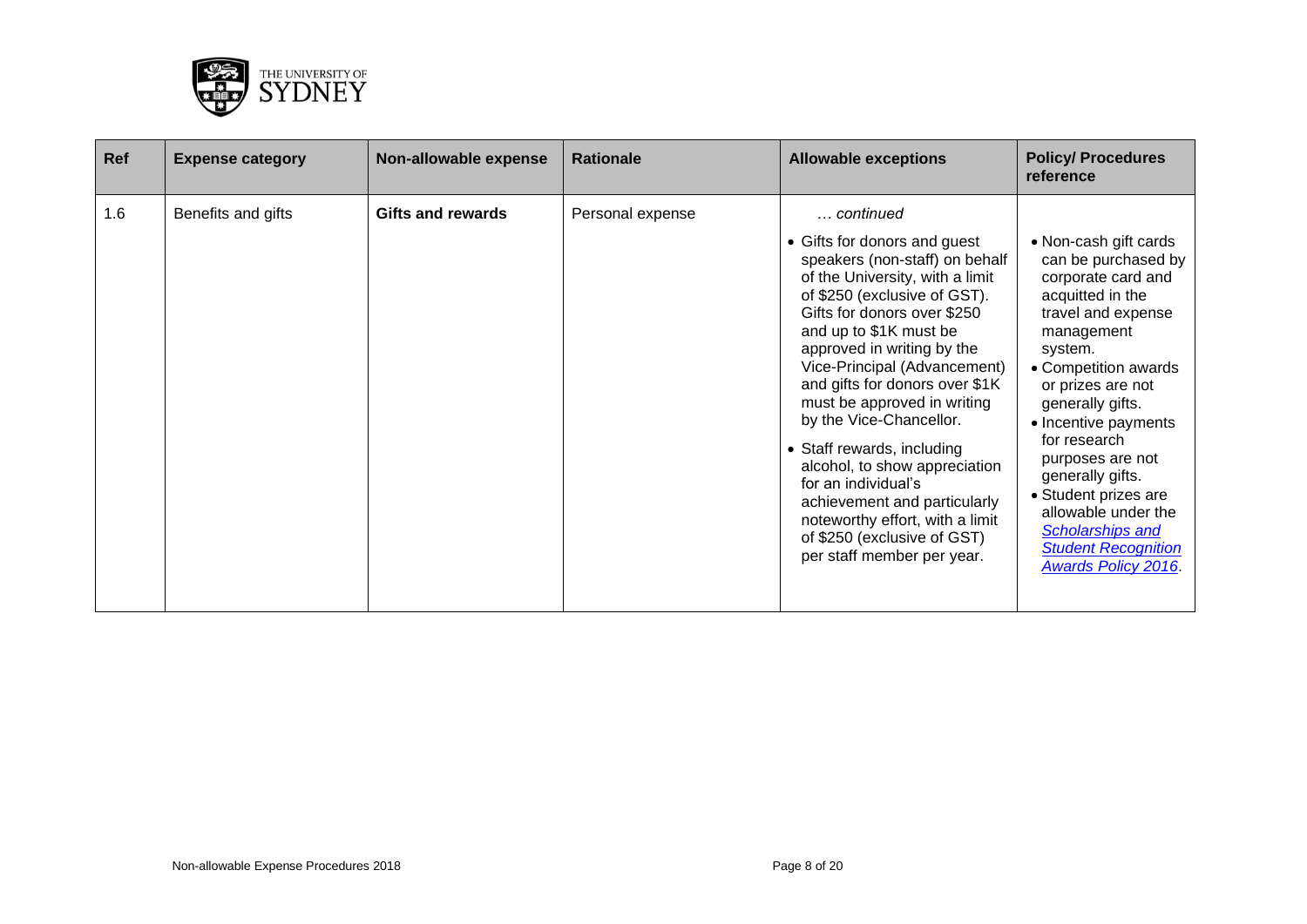

| <b>Ref</b> | <b>Expense category</b> | Non-allowable expense              | <b>Rationale</b>                                                                                                                             | <b>Allowable exceptions</b> | <b>Policy/ Procedures</b><br>reference         |
|------------|-------------------------|------------------------------------|----------------------------------------------------------------------------------------------------------------------------------------------|-----------------------------|------------------------------------------------|
| 1.6.1      | Benefits and gifts      | Honorarium in excess<br>of \$1,000 | An honorarium is an<br>honorary payment to an<br>individual for services<br>provided to the University<br>without expectation of<br>payment. |                             | <b>Supplier and Payment</b><br>Procedures 2019 |
|            |                         |                                    | Honoraria are generally<br>provided to help cover costs<br>for volunteers and guest<br>speakers.                                             |                             |                                                |
|            |                         |                                    | Honorarium must not be<br>paid to an individual in<br>relation to whom the<br>University has a contract for<br>services.                     |                             |                                                |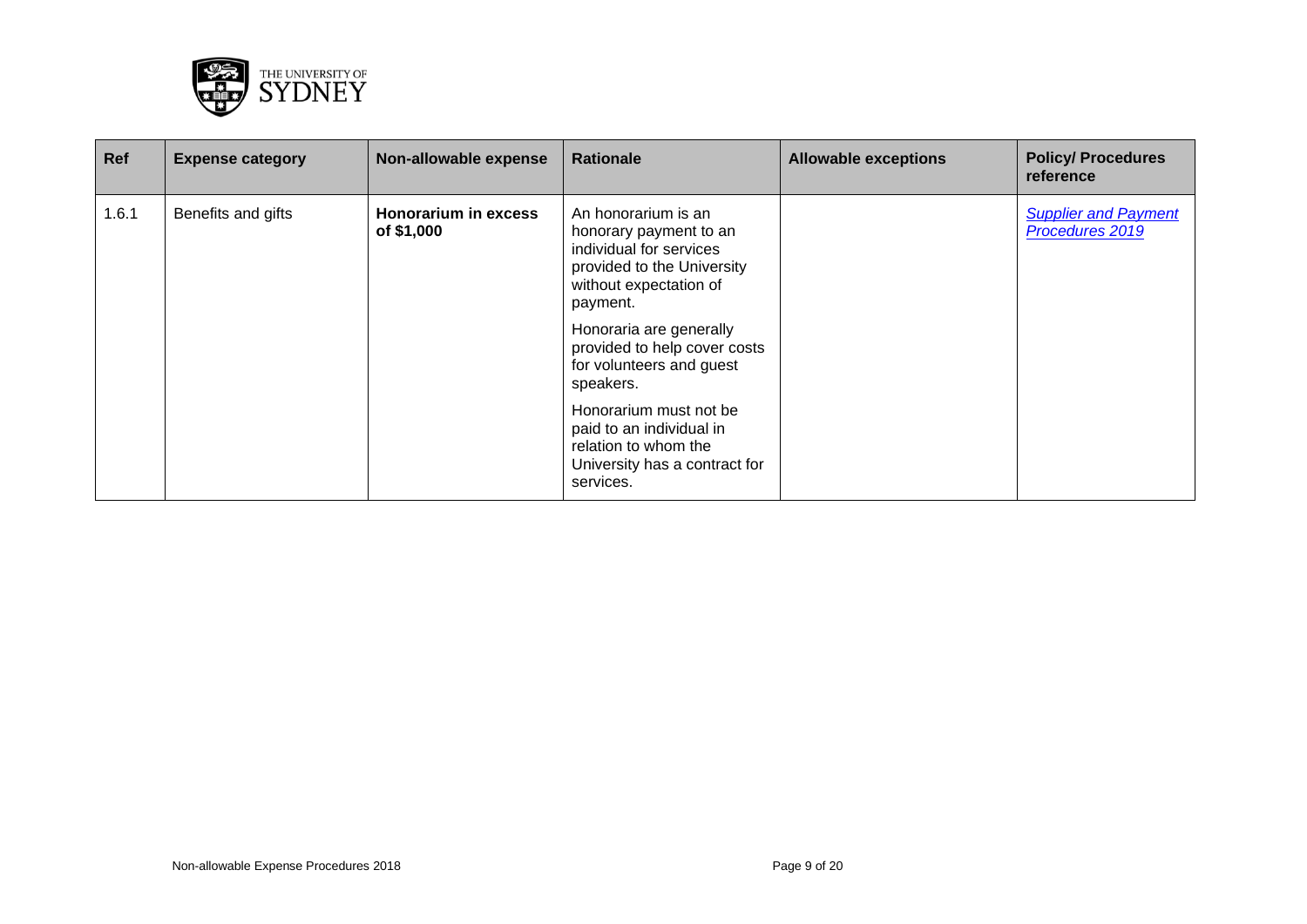

| Ref  | <b>Expense category</b> | Non-allowable expense                                                                                                                                                                                          | <b>Rationale</b>                                                                      | <b>Allowable exceptions</b>                                                                                                                                                                                                              | <b>Policy/ Procedures</b><br>reference                                                     |
|------|-------------------------|----------------------------------------------------------------------------------------------------------------------------------------------------------------------------------------------------------------|---------------------------------------------------------------------------------------|------------------------------------------------------------------------------------------------------------------------------------------------------------------------------------------------------------------------------------------|--------------------------------------------------------------------------------------------|
| 1.7  | Benefits and gifts      | Insurance:<br>to cover work<br>performed outside<br>approved university<br>duties, such as<br>private outside<br>earnings.<br>to cover personal or<br>private travel,<br>including<br>accompanying<br>persons. | Personal expense                                                                      | Staff are covered by the<br>University's insurance for work<br>performed as part of their<br>duties.<br>Staff, students and volunteers<br>who travel on behalf of the<br>University are covered by the<br>University's travel insurance. | <b>Travel Policy 2018</b>                                                                  |
| 1.8  | Benefits and gifts      | <b>Parking permit</b>                                                                                                                                                                                          | University staff parking permit<br>fees are paid personally as a<br>salary deduction. | Employment contract provision.                                                                                                                                                                                                           | <b>Traffic and Parking</b><br>Policy 2012<br><b>Traffic and Parking</b><br>Procedures 2013 |
| 1.9  | Benefits and gifts      | Personal clothing or<br>apparel                                                                                                                                                                                | Personal expense                                                                      | Clothing or apparel that is a<br>requirement of work health and<br>safety legislation, uniform,<br>University campaign or<br>academic ceremony.                                                                                          |                                                                                            |
| 1.10 | Benefits and gifts      | Private telephone calls<br>and home internet<br>connection                                                                                                                                                     | Personal expense                                                                      | Limited minor and incidental<br>personal use of university<br>telephones and other ICT<br>resources.                                                                                                                                     | <b>Acceptable Use of ICT</b><br><b>Resources Policy 2019</b>                               |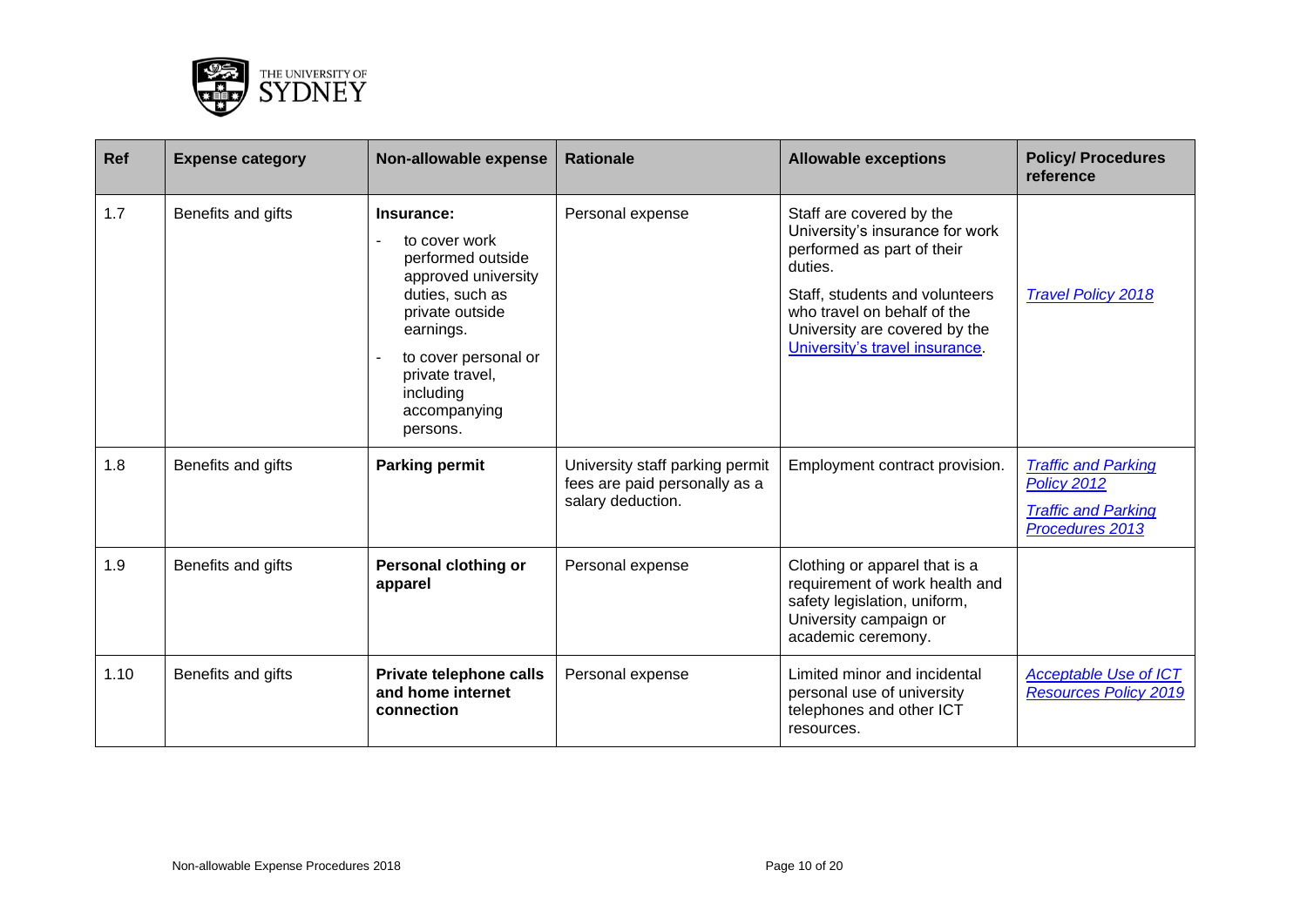

| Ref  | <b>Expense category</b>            | Non-allowable expense                                                                                                                                                     | <b>Rationale</b>                                                                                                                                                                                                                                                                   | <b>Allowable exceptions</b>                                                                                                                                                      | <b>Policy/ Procedures</b><br>reference                                   |
|------|------------------------------------|---------------------------------------------------------------------------------------------------------------------------------------------------------------------------|------------------------------------------------------------------------------------------------------------------------------------------------------------------------------------------------------------------------------------------------------------------------------------|----------------------------------------------------------------------------------------------------------------------------------------------------------------------------------|--------------------------------------------------------------------------|
| 1.11 | Benefits and gifts                 | <b>Subscriptions to</b><br>periodicals, sporting<br>bodies, fitness clubs,<br>golf clubs or other<br>bodies that are not<br>required to carry out<br>University business. | Personal expense                                                                                                                                                                                                                                                                   | • Two position-relevant<br>professional membership<br>subscriptions annually;<br>and<br>• Professional membership<br>subscriptions required for<br>University research purposes. |                                                                          |
| 1.12 | Benefits and gifts                 | <b>Tickets</b> to entertainment<br>events including sporting<br>venues.                                                                                                   | Personal expense                                                                                                                                                                                                                                                                   | Tickets to attend promotional<br>events for University business.<br>FBT may apply.                                                                                               |                                                                          |
| 1.13 | Benefits and gifts                 | <b>Tipping in Australia</b><br>above 10%                                                                                                                                  | Tipping above 10% is a<br>personal expense.                                                                                                                                                                                                                                        | Tipping up to 10% of the cost of<br>an allowable expense.                                                                                                                        |                                                                          |
| 1.14 | Benefits and gifts                 | <b>Tipping overseas</b><br>above 20%                                                                                                                                      | Tipping above 20% is a<br>personal expense.                                                                                                                                                                                                                                        | Tipping up to 20% of the cost of<br>an allowable expense.                                                                                                                        |                                                                          |
| 2.1  | Entertainment and meal<br>expenses | <b>Alcohol</b> for personal<br>consumption                                                                                                                                | Alcohol may be purchased for<br>the legitimate entertainment<br>of visitors on University<br>business, but not for the<br>purpose of staff, affiliate or<br>student entertainment.<br>Individuals are not permitted<br>to take home alcohol<br>purchased from University<br>funds. | Reasonable food and drink<br>(including modest alcohol)<br>whilst travelling on University<br>business.<br>See allowable expense<br>exceptions under<br>'Entertainment'.         | <b>Alcohol: Policy and</b><br><b>Guidelines on</b><br><b>Consumption</b> |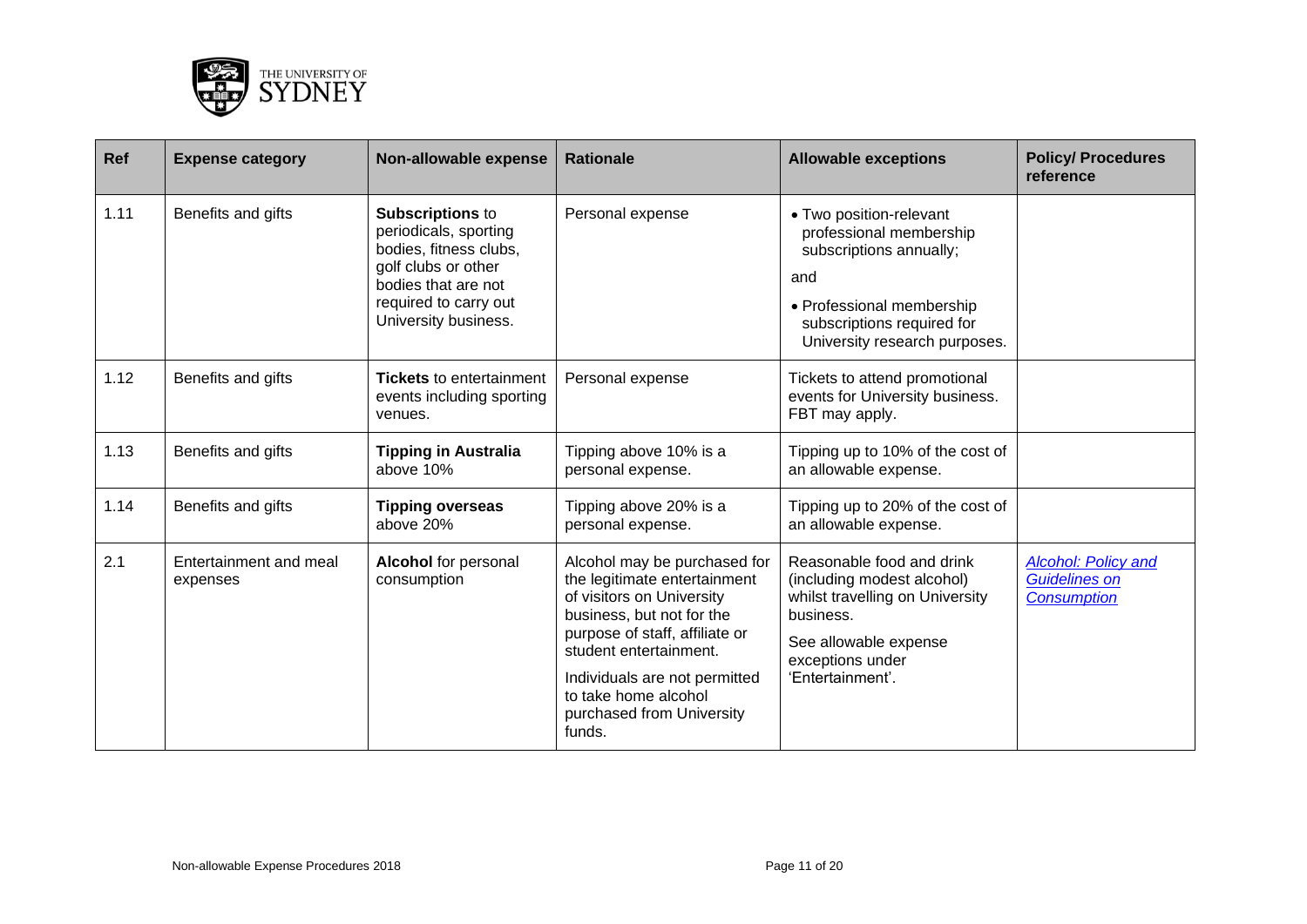

| Ref | <b>Expense category</b>            | Non-allowable expense                                                                                                                                    | <b>Rationale</b>  | <b>Allowable exceptions</b>                                                                                                                                                                                                                                                                                                                                                                                                                                                                                                                                                                                                                                                                                                               | <b>Policy/ Procedures</b><br>reference         |
|-----|------------------------------------|----------------------------------------------------------------------------------------------------------------------------------------------------------|-------------------|-------------------------------------------------------------------------------------------------------------------------------------------------------------------------------------------------------------------------------------------------------------------------------------------------------------------------------------------------------------------------------------------------------------------------------------------------------------------------------------------------------------------------------------------------------------------------------------------------------------------------------------------------------------------------------------------------------------------------------------------|------------------------------------------------|
| 2.2 | Entertainment and meal<br>expenses | <b>Coffee meeting with</b><br>staff, affiliates or<br>students at a coffee<br>shop.                                                                      | Personal expense. |                                                                                                                                                                                                                                                                                                                                                                                                                                                                                                                                                                                                                                                                                                                                           |                                                |
| 2.3 | Entertainment and meal<br>expenses | Entertainment of staff,<br>affiliates and students at<br>external venues<br>including restaurants<br>(such as Christmas<br>party, reward<br>recognition) | Personal expense  | • Entertainment including<br>alcohol at restaurants and<br>external venues for the<br>legitimate entertainment of<br>visitors on University<br>business and can include<br>staff, affiliates and students.<br>Two annual staff functions<br>including alcohol to a function<br>limit of \$70 per head<br>(exclusive of GST) plus FBT.<br>Note: Only \$70 per head<br>should be paid by the<br>University, with any balance<br>above this amount paid<br>personally by the attendees<br>to the supplier. FBT applies<br>to the amount paid by the<br>University.<br>Note: Limit is two functions.<br>Any saving on the amount<br>spent under the \$70 per head<br>(exclusive of GST) limit<br>cannot be combined with<br>another function. | Refer to section 7 in<br>the <b>FBT</b> Guide. |
|     |                                    |                                                                                                                                                          |                   | continued /                                                                                                                                                                                                                                                                                                                                                                                                                                                                                                                                                                                                                                                                                                                               |                                                |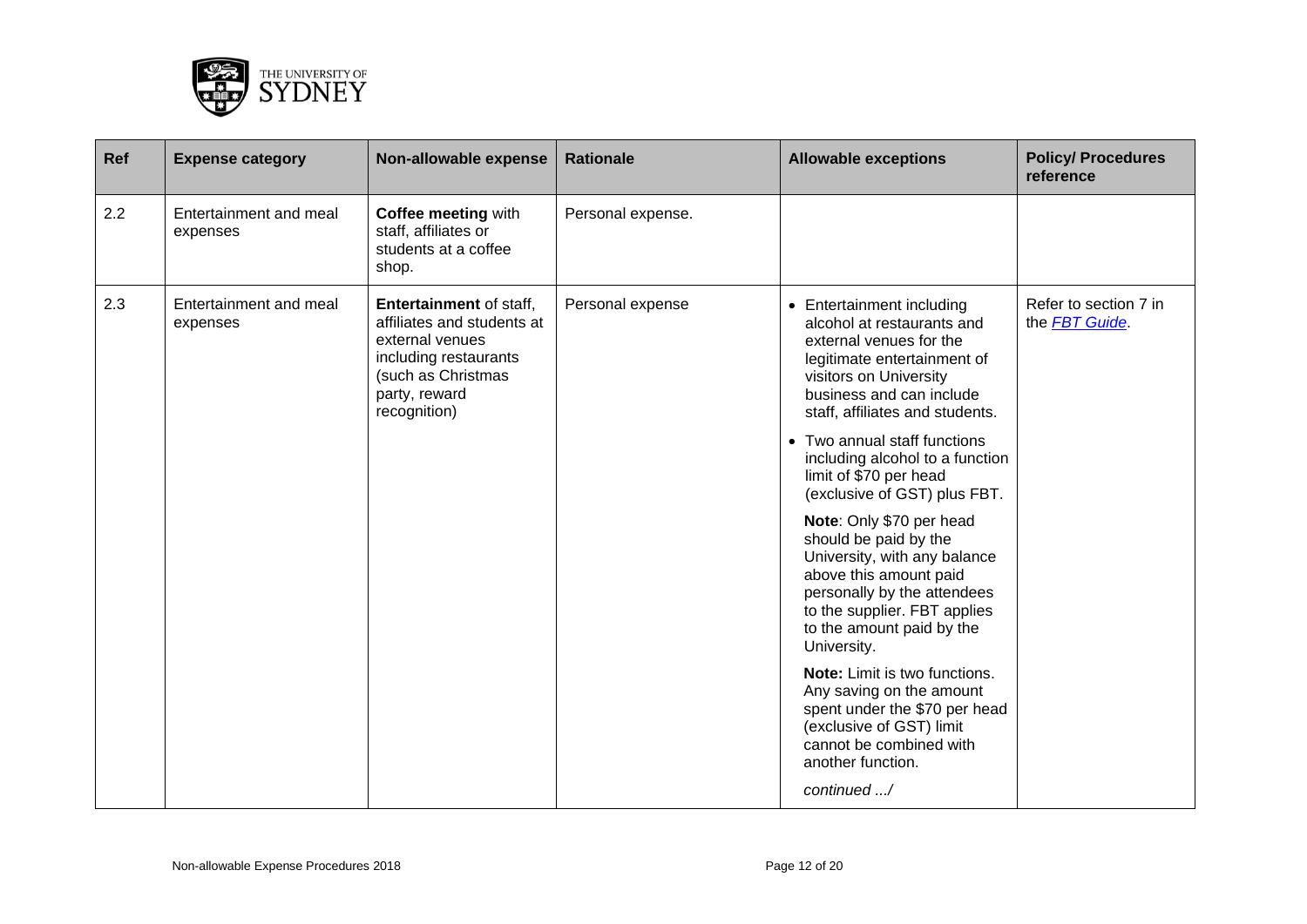

| Ref | <b>Expense category</b>                                                                                                                                                                               | Non-allowable expense | <b>Rationale</b>                                                                                                                                                                                                                                                                           | <b>Allowable exceptions</b>                                                                                                                                           | <b>Policy/ Procedures</b><br>reference |
|-----|-------------------------------------------------------------------------------------------------------------------------------------------------------------------------------------------------------|-----------------------|--------------------------------------------------------------------------------------------------------------------------------------------------------------------------------------------------------------------------------------------------------------------------------------------|-----------------------------------------------------------------------------------------------------------------------------------------------------------------------|----------------------------------------|
| 2.3 | Entertainment and meal<br><b>Entertainment of staff,</b><br>affiliates and students at<br>expenses<br>external venues<br>including restaurants<br>(such as Christmas<br>party, reward<br>recognition) | Personal expense      | continued<br>The following are additional to<br>the two allowable annual staff<br>functions:                                                                                                                                                                                               | Refer to section 7 in<br>the FBT Guide.                                                                                                                               |                                        |
|     |                                                                                                                                                                                                       |                       | • Modest staff entertainment<br>(including alcohol after<br>business hours) as part of a<br>strategy/planning workshop.                                                                                                                                                                    |                                                                                                                                                                       |                                        |
|     |                                                                                                                                                                                                       |                       | • On an occasional basis, senior<br>managers (HOS/HOA and<br>above) may meet with staff to<br>discuss key issues (eg,<br>significant business issues,<br>strategy, counselling,<br>mentoring). In these cases<br>modest expenses excluding<br>alcohol are permitted. FBT is<br>applicable. |                                                                                                                                                                       |                                        |
|     |                                                                                                                                                                                                       |                       | • Food, beverages and<br>entertainment (including<br>alcohol) approved by the<br>Dean, Deputy Vice-<br>Chancellor, Vice-Principal,<br><b>General Counsel or Chief</b><br>Financial Officer. FBT is<br>applicable.                                                                          |                                                                                                                                                                       |                                        |
|     |                                                                                                                                                                                                       |                       |                                                                                                                                                                                                                                                                                            | • Food, beverages and<br>entertainment (including<br>alcohol) arranged by the Vice-<br>Chancellor for senior<br>managers, affiliates and staff.<br>FBT is applicable. |                                        |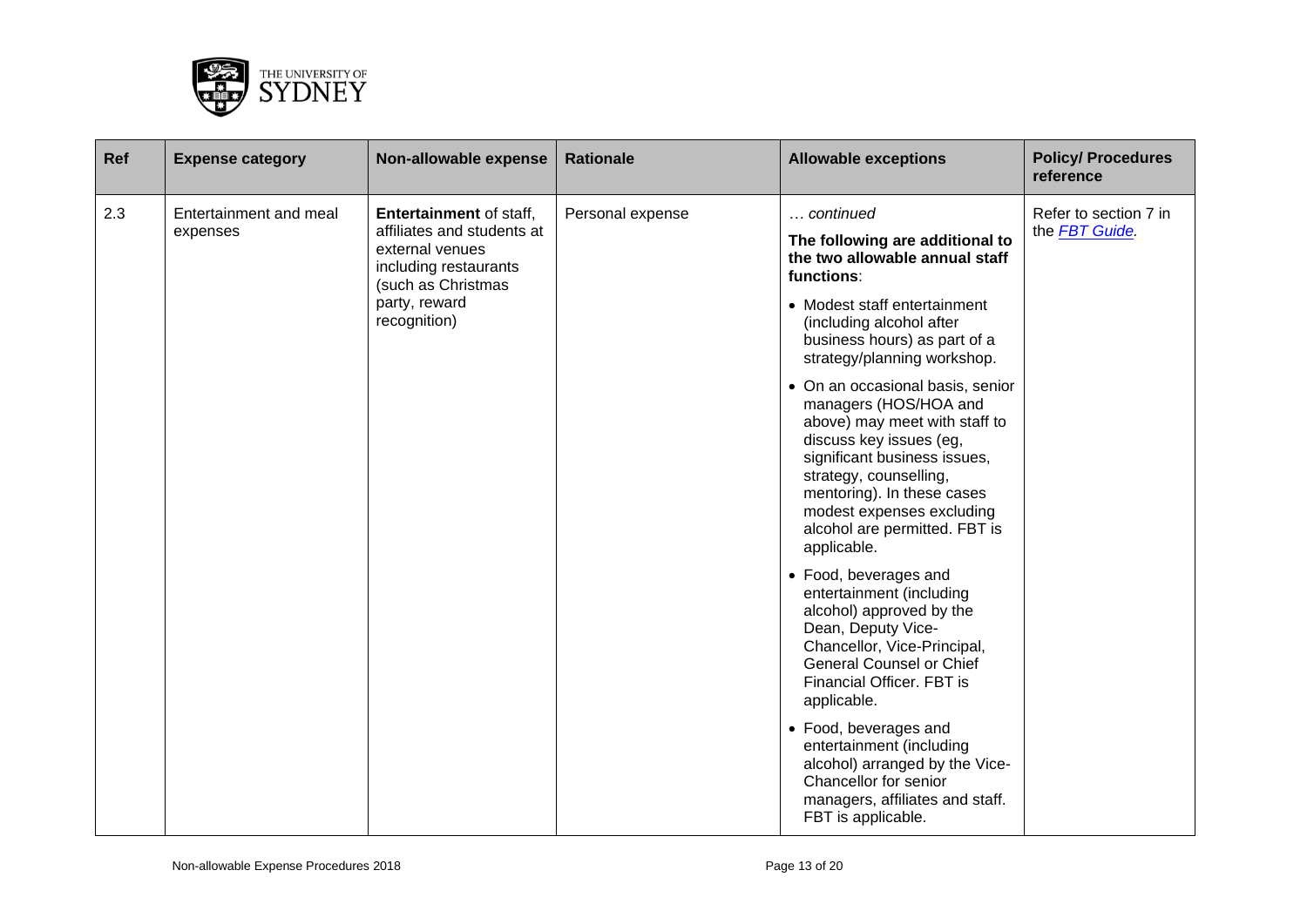

| <b>Ref</b> | <b>Expense category</b>            | Non-allowable expense                        | <b>Rationale</b> | <b>Allowable exceptions</b>                                                                                                                                                                                           | <b>Policy/ Procedures</b><br>reference |
|------------|------------------------------------|----------------------------------------------|------------------|-----------------------------------------------------------------------------------------------------------------------------------------------------------------------------------------------------------------------|----------------------------------------|
| 2.4        | Entertainment and meal<br>expenses | <b>Entertainment of</b><br>family or friends | Personal expense | The legitimate entertainment of<br>visitors on University business<br>can include staff, affiliates and<br>students. FBT is applicable for<br>staff and affiliates.                                                   |                                        |
| 2.5        | Entertainment and meal<br>expenses | Food and beverages at<br>work                | Personal expense | • General supply of morning or<br>afternoon tea provisions for<br>visitors which can also be<br>used by staff, affiliates and<br>students.                                                                            |                                        |
|            |                                    |                                              |                  | • Light meals and non-<br>alcoholic drinks for individuals<br>attending working meetings<br>on University business<br>premises.                                                                                       |                                        |
|            |                                    |                                              |                  | • Food and beverage<br>(including alcohol) associated<br>with working/planning<br>retreats, award dinners,<br>conferences and seminars<br>that are "eligible seminars" or<br>"exempt training seminars"<br>under FBT. |                                        |
|            |                                    |                                              |                  | continued/                                                                                                                                                                                                            |                                        |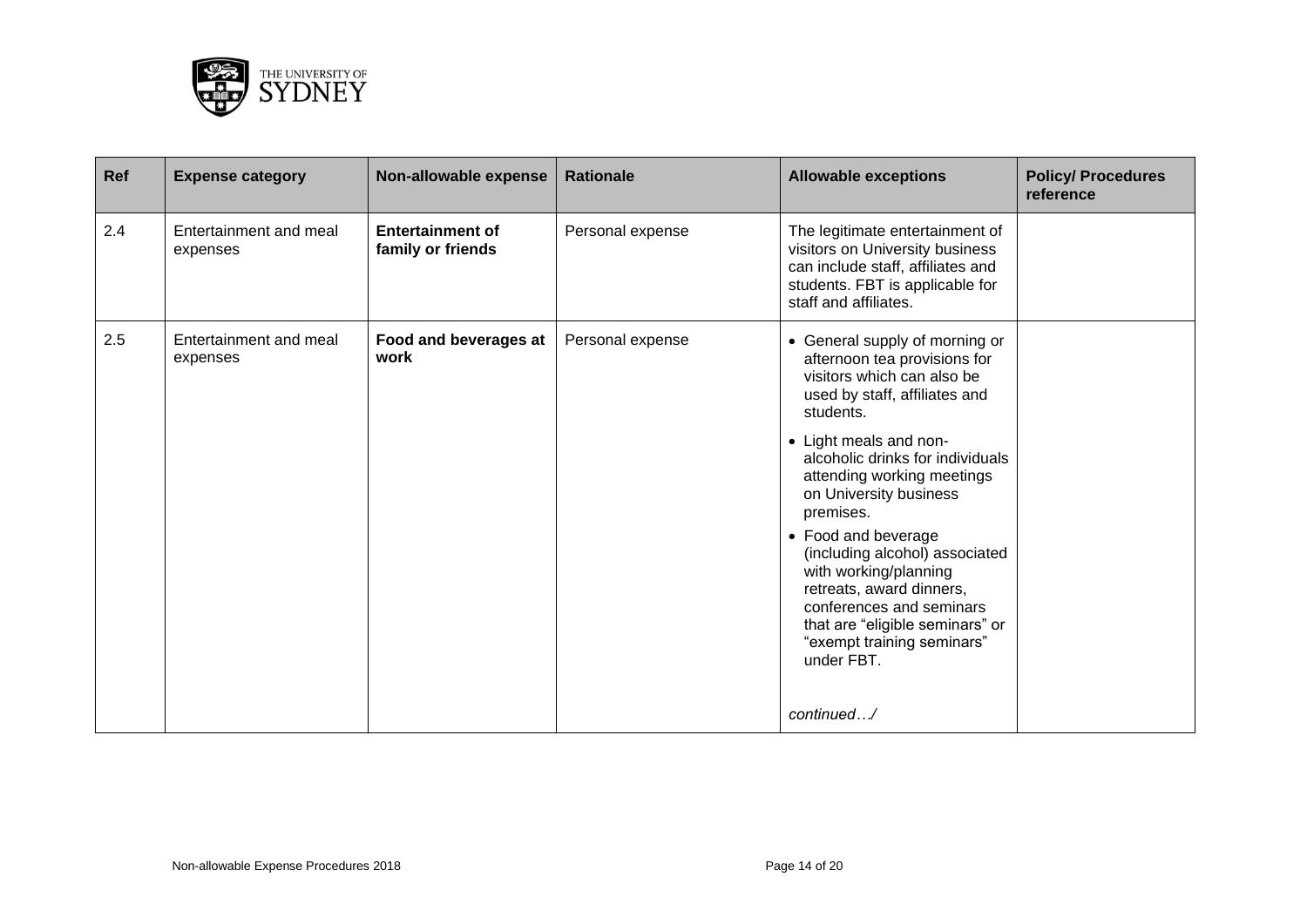

| <b>Ref</b> | <b>Expense category</b>            | Non-allowable expense                                                                                           | <b>Rationale</b> | <b>Allowable exceptions</b>                                                                                                                                                                                                                                                                                                                                                                                                                                                                                 | <b>Policy/ Procedures</b><br>reference                        |
|------------|------------------------------------|-----------------------------------------------------------------------------------------------------------------|------------------|-------------------------------------------------------------------------------------------------------------------------------------------------------------------------------------------------------------------------------------------------------------------------------------------------------------------------------------------------------------------------------------------------------------------------------------------------------------------------------------------------------------|---------------------------------------------------------------|
| 2.5        | Entertainment and meal<br>expenses | Food and beverages at<br>work                                                                                   | Personal expense | continued<br>$\ddotsc$<br>Minor monthly staff function<br>held on University business<br>premises, including cakes,<br>biscuits and non-alcoholic<br>drinks providing the cost is<br>limited to \$10 per head<br>(exclusive of GST).<br>Non-routine staff function to<br>celebrate a major business<br>milestone held on<br>University business<br>premises after business<br>hours, including alcohol.<br>Note: these staff functions<br>are additional to the two<br>allowable annual staff<br>functions. |                                                               |
| 2.6        | Entertainment and meal<br>expenses | <b>Staff functions:</b><br>such as Christmas,<br>Melbourne cup,<br>birthdays, farewells                         | Personal expense | See allowable expense<br>exceptions under<br>'Entertainment'.                                                                                                                                                                                                                                                                                                                                                                                                                                               |                                                               |
| 3.1        | Travel expenses                    | Airline reward<br>programs:<br>such as airline club or<br>lounge memberships,<br>frequent flyer<br>memberships. | Personal expense | One annual airline lounge<br>membership arranged through<br>the corporate program for<br>University travellers who travel<br>three or more University trips<br>annually.                                                                                                                                                                                                                                                                                                                                    | <b>Travel Policy 2018</b><br><b>Travel Procedures</b><br>2018 |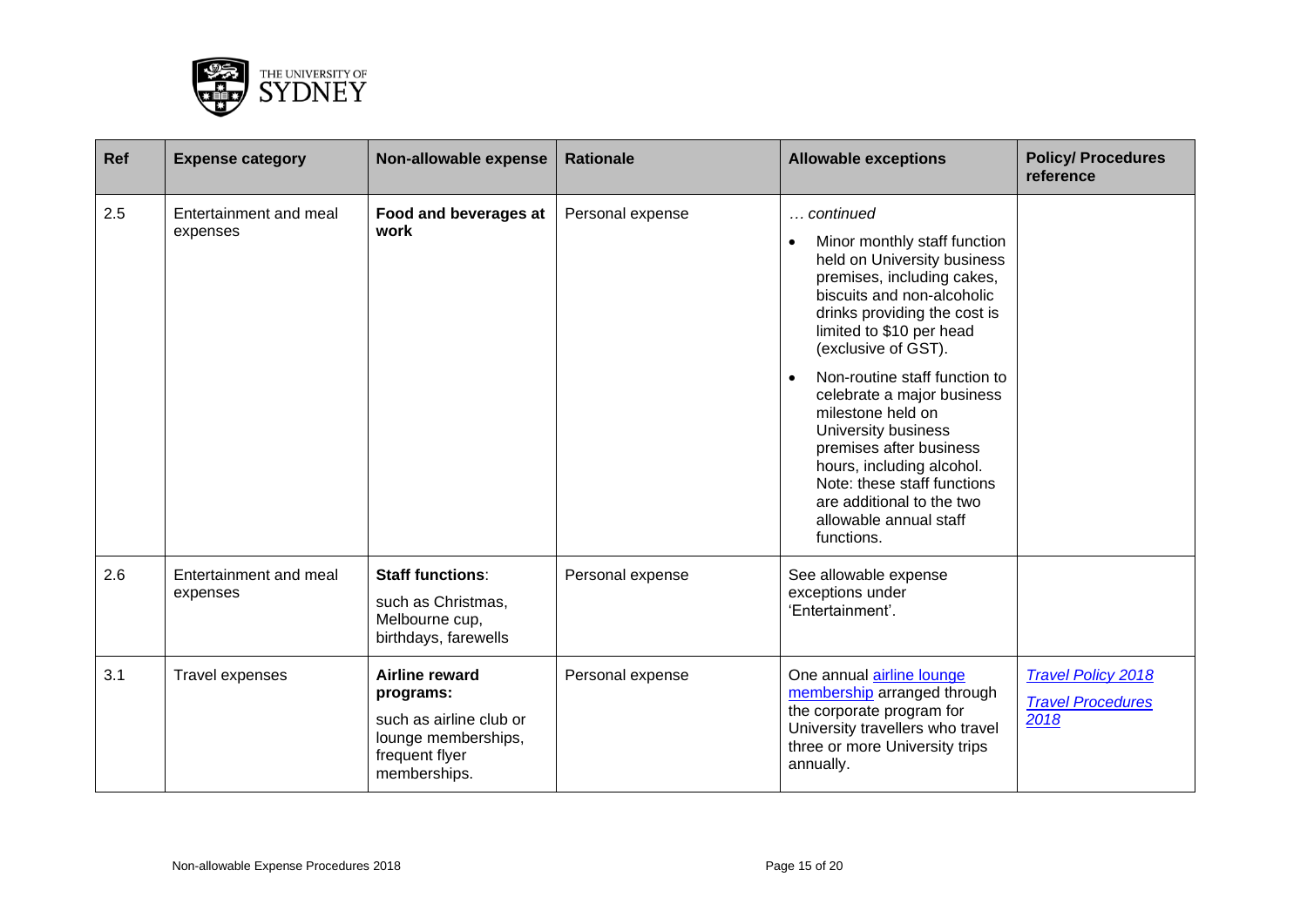

| <b>Ref</b> | <b>Expense category</b> | Non-allowable expense                                                      | <b>Rationale</b>                                                                                      | <b>Allowable exceptions</b>                                                                                                                                                                                                    | <b>Policy/ Procedures</b><br>reference                                                                                                                   |
|------------|-------------------------|----------------------------------------------------------------------------|-------------------------------------------------------------------------------------------------------|--------------------------------------------------------------------------------------------------------------------------------------------------------------------------------------------------------------------------------|----------------------------------------------------------------------------------------------------------------------------------------------------------|
| 3.2        | Travel expenses         | <b>Business class and</b><br>premium economy<br>class airfare              | Under the Travel Policy,<br>travel is on the most direct<br>route using normal economy<br>air travel. | Business class or premium<br>economy air travel is<br>permitted as specified in the<br><b>Travel Procedures 2018.</b><br>Travellers may use personal<br>funds or reward points to<br>fund upgraded travel or<br>accommodation. | <b>Travel Policy 2018</b><br><b>Travel Procedures</b><br>2018<br>Complete the Travel<br>approval for business<br>class or premium<br>economy class form. |
| 3.2.1      | Travel expenses         | <b>Travel related carbon</b><br>emissions costs and<br>carbon offset costs | Personal expense                                                                                      |                                                                                                                                                                                                                                | <b>Travel Policy 2018</b><br><b>Travel Procedures</b><br>2018                                                                                            |
| 3.3        | Travel expenses         | <b>Excess baggage and</b><br>customs                                       | Personal expense                                                                                      | <b>Business related excess</b><br>baggage and customs.                                                                                                                                                                         | <b>Travel Policy 2018</b><br><b>Travel Procedures</b><br>2018                                                                                            |
| 3.4        | Travel expenses         | Health spas, saunas,<br>massages, haircuts,<br>toiletry items              | Personal expense                                                                                      |                                                                                                                                                                                                                                | <b>Travel Policy 2018</b><br><b>Travel Procedures</b><br>2018                                                                                            |
| 3.5        | Travel expenses         | Laundry and dry<br>cleaning                                                | Personal expense                                                                                      | Climatic requirements or<br>travelling more than five nights.                                                                                                                                                                  |                                                                                                                                                          |
| 3.6        | Travel expenses         | Luggage                                                                    | Personal expense                                                                                      | Specialist luggage for University<br>owned equipment.                                                                                                                                                                          | <b>Travel Policy 2018</b><br><b>Travel Procedures</b><br>2018                                                                                            |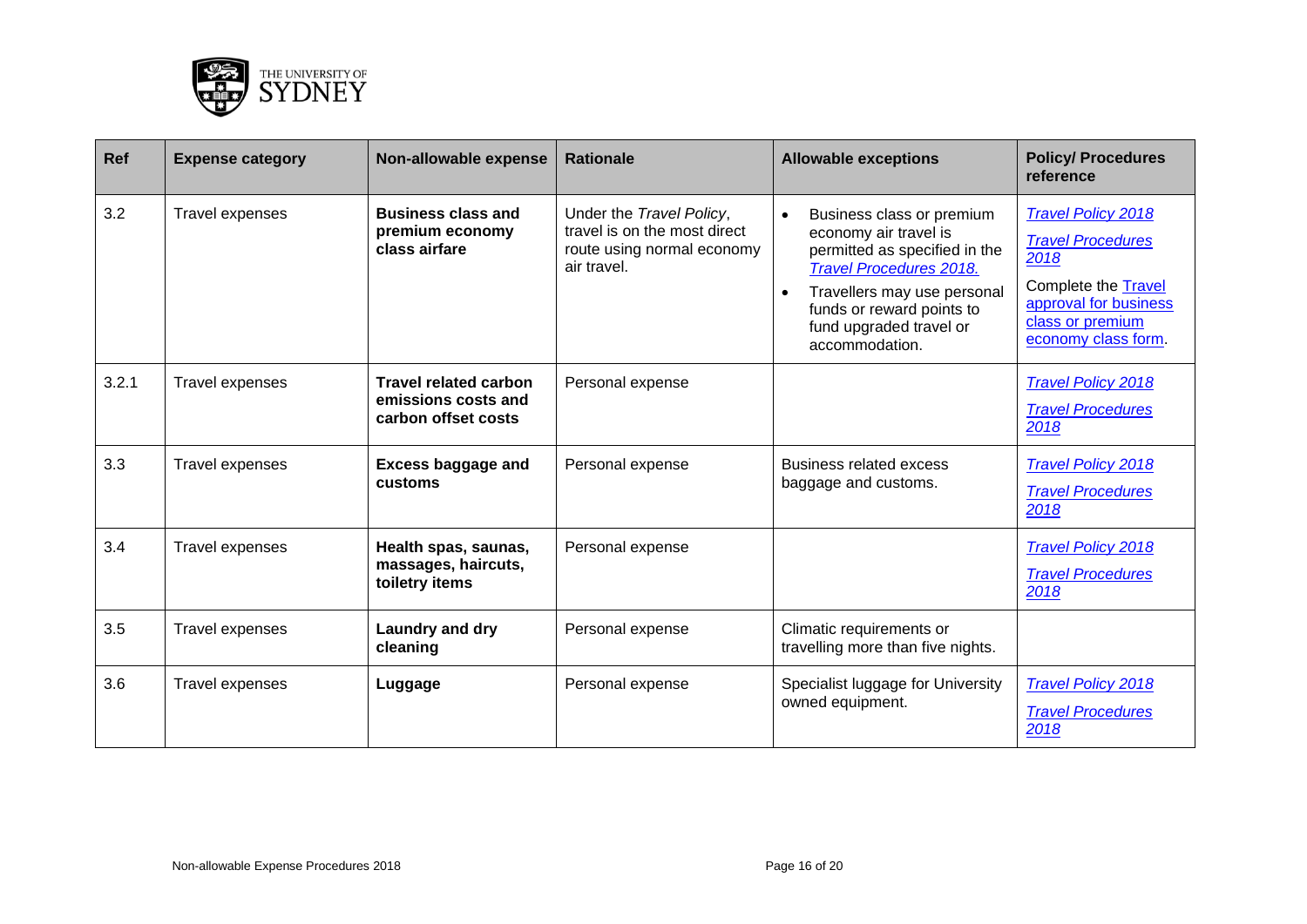

| 3.7 | Travel expenses | Medical and minor first<br>aid | Personal expense | Reasonable medical costs while<br>travelling should be claimed<br>through the University's travel<br>insurance. | <b>Travel Policy 2018</b><br><b>Travel Procedures</b><br>2018<br>Complete Travel claim<br><u>form</u> |
|-----|-----------------|--------------------------------|------------------|-----------------------------------------------------------------------------------------------------------------|-------------------------------------------------------------------------------------------------------|
|-----|-----------------|--------------------------------|------------------|-----------------------------------------------------------------------------------------------------------------|-------------------------------------------------------------------------------------------------------|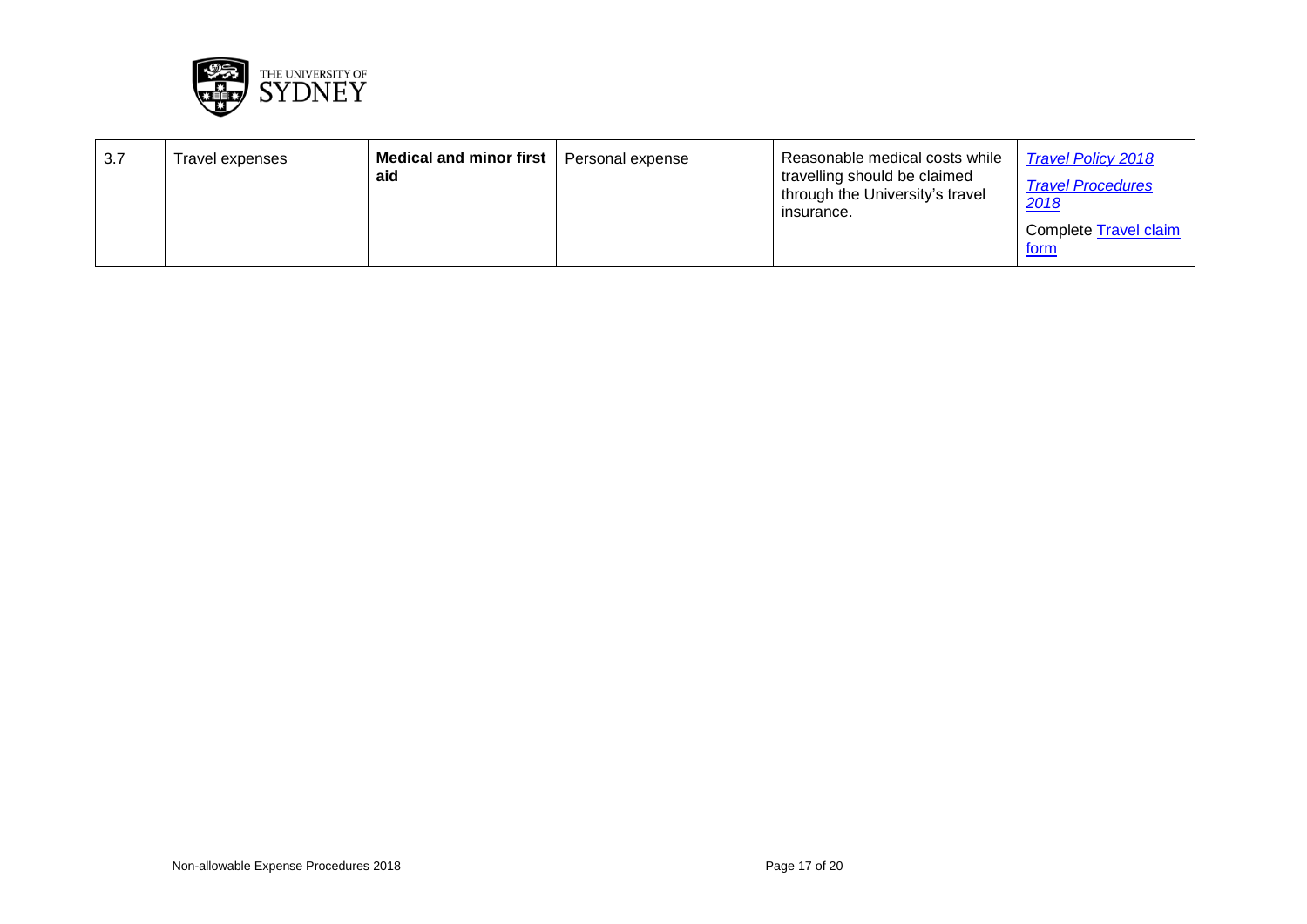

| Ref  | <b>Expense category</b> | Non-allowable expense                                                           | <b>Rationale</b> | <b>Allowable exceptions</b>            | <b>Policy/ Procedures</b><br>reference                        |
|------|-------------------------|---------------------------------------------------------------------------------|------------------|----------------------------------------|---------------------------------------------------------------|
| 3.8  | Travel expenses         | Minibar and in-house<br>movies                                                  | Personal expense | Minibar expenses for bottled<br>water. | <b>Travel Policy 2018</b><br><b>Travel Procedures</b><br>2018 |
| 3.9  | Travel expenses         | Non-arrival charges at<br>the fault of the traveller                            | Personal expense |                                        | <b>Travel Policy 2018</b><br><b>Travel Procedures</b><br>2018 |
| 3.10 | Travel expenses         | <b>Personal reading</b><br>material:<br>such as newspapers,<br>magazines, books | Personal expense |                                        | <b>Travel Policy 2018</b><br><b>Travel Procedures</b><br>2018 |
| 3.11 | Travel expenses         | <b>Passport fees</b>                                                            | Personal expense |                                        | <b>Travel Policy 2018</b><br><b>Travel Procedures</b><br>2018 |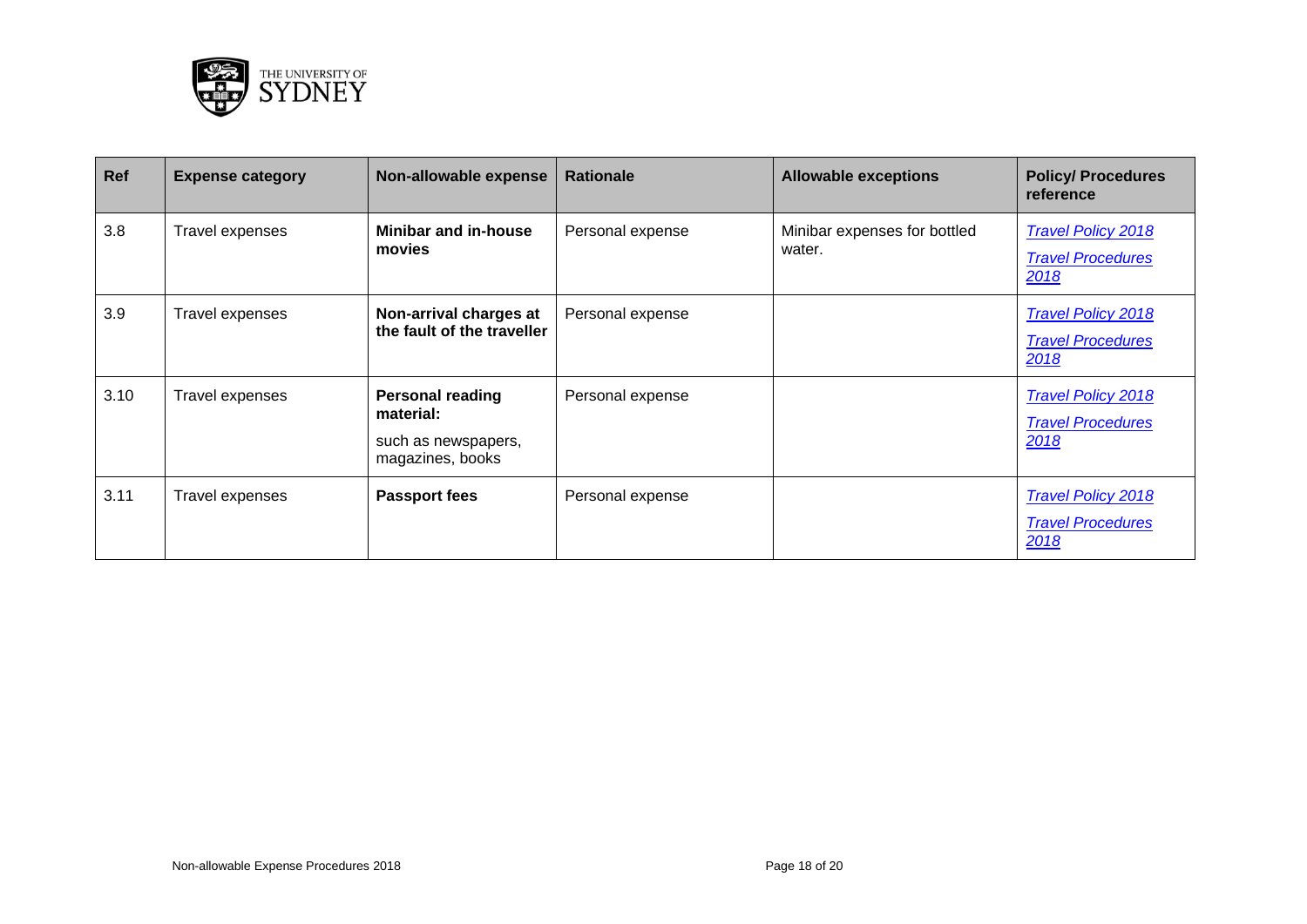

| <b>Ref</b> | <b>Expense category</b> | Non-allowable expense                                                                                         | <b>Rationale</b>                                                                                                                                                                                                                                                                                                                                                                                                                                                                                                                                                                                                   | <b>Allowable exceptions</b>                                                                                | <b>Policy/ Procedures</b><br>reference                                                                                                                                                                      |
|------------|-------------------------|---------------------------------------------------------------------------------------------------------------|--------------------------------------------------------------------------------------------------------------------------------------------------------------------------------------------------------------------------------------------------------------------------------------------------------------------------------------------------------------------------------------------------------------------------------------------------------------------------------------------------------------------------------------------------------------------------------------------------------------------|------------------------------------------------------------------------------------------------------------|-------------------------------------------------------------------------------------------------------------------------------------------------------------------------------------------------------------|
| 3.12       | Travel expenses         | <b>Private or personal</b><br>travel combined with<br>business travel                                         | All expenses relating to<br>private travel days (including<br>air fares for private side<br>trips, accommodation, car<br>hire, meals and taxis) are a<br>personal expense and<br>should not be charged to the<br>University. Corporate cards<br>must not be used to incur<br>these personal costs.<br>On trips involving personal<br>travel which is 30% or more<br>of the total days away, staff<br>must personally pay 50% of<br>the airfares and 100% of any<br>private costs incurred.<br>The time away starts when<br>the traveller leaves home/or<br>work and ends when they<br>arrive back at home/or work. |                                                                                                            | <b>Travel Policy 2018</b><br><b>Travel Procedures</b><br>2018<br>Leave Policy 2016<br>Complete the relevant<br>leave booking<br>application for any<br>personal leave in<br>myHRonline to seek<br>approval. |
| 3.13       | Travel expenses         | Souvenirs or personal<br>gifts                                                                                | Personal expense                                                                                                                                                                                                                                                                                                                                                                                                                                                                                                                                                                                                   |                                                                                                            | <b>Travel Policy 2018</b><br><b>Travel Procedures</b><br>2018                                                                                                                                               |
| 3.14       | Travel expenses         | Spouse, partner and<br>dependents<br>accompanying a<br>traveller who is on<br>approved University<br>business | Personal expense                                                                                                                                                                                                                                                                                                                                                                                                                                                                                                                                                                                                   | • Employment contract<br>provision.<br>• University approved policy or<br>procedure.<br>FBT is applicable. | <b>Travel Policy 2018</b><br><b>Travel Procedures</b><br>2018                                                                                                                                               |